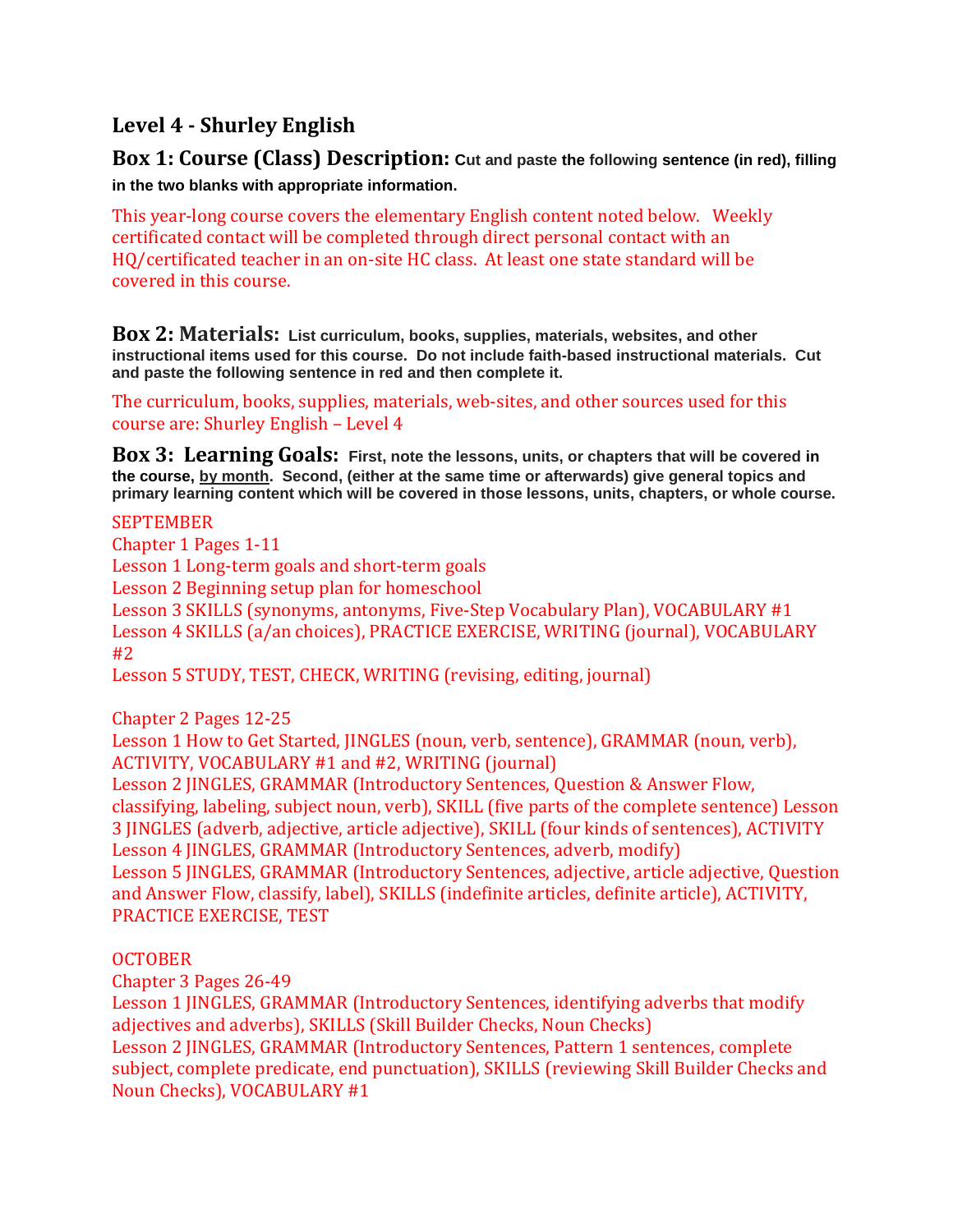Lesson 3 JINGLES, GRAMMAR (Practice Sentences), SKILLS (review Noun Check, singular nouns, plural nouns, common nouns,proper nouns, simple subject, simple predicate), PRACTICE EXERCISE, VOCABULARY #2

Lesson 4 JINGLES, STUDY, TEST, CHECK, ACTIVITY, WRITING (journal) Lesson 5 WRITING (expository, writing definitions), WRITING ASSIGNMENT #1

Chapter 4 Pages 50-69

Lesson 1 JINGLES, GRAMMAR (Practice Sentences, Oral Skill Builder Check), SKILL (parts of speech), PRACTICE EXERCISE, VOCABULARY #1

Lesson 2 JINGLES, GRAMMAR (Introductory Sentences, predicate words located in the complete subject, Practice and Improved Sentences), VOCABULARY #2 Lesson 3 JINGLES, GRAMMAR (Practice Sentences), SKILLS (Skill Builder Check, add a vocabulary check to Skill Builder, Expanded practice sentence), PRACTICE EXERCISE Lesson 4 JINGLES, STUDY, TEST, CHECK, ACTIVITY, WRITING (journal) Lesson 5 WRITING ASSIGNMENT #2, BONUS OPTION

### NOVEMBER

Chapter 5 Pages 70-87

Lesson 1 JINGLES (preposition, object of the prep, prepositional flow), GRAMMAR (Introductory Sentences, preposition, object of the preposition, prepositional phrase, add the object of the preposition to the Noun Check, add the preposition to the parts of speech, Oral Skill Builder Check), VOCABULARY #1

Lesson 2 JINGLES, GRAMMAR (Introductory Sentences, prepositional phrase at the beginning of a sentence, Practice and Improved Sentence with a prepositional phrase), VOCABULARY #2

Lesson 3 JINGLES,GRAMMAR (Practice sentences), ACTIVITY

Lesson 4 JINGLES, STUDY, TEST, CHECK, WRITING (journal)

Lesson 5 WRITING (point of view, writing in first and third person), WRITING ASSIGNMENTS #3 and #4, BONUS OPTION AND

### Chapter 6 Pages 88-108

Lesson 1 JINGLES (pronoun, subject pronoun), GRAMMAR (Introductory Sentences, pronoun, subject pronoun, understood subject pronoun, Noun Check with pronouns , add pronoun to the parts of speech, Oral Skill Builder Check), VOCABULARY #1 Lesson 2 JINGLES (possessive pronoun), GRAMMAR (Introductory Sentences, possessive pronouns, Practice and Improved Sentences with pronouns), VOCABULARY #2 Lesson 3 JINGLES, GRAMMAR (Practice Sentences), SKILLS (subject/verb agreement), PRACTICE EXERCISE, ACTIVITY Lesson 4 JINGLES, STUDY, TEST, CHECK, WRITING (journal) Lesson 5 WRITING (changing plural categories to singular points), WRITING ASSIGNMENTS #5 and #6

### DECEMBER

Chapter 7 Pages 109-126

Lesson 1 JINGLES, GRAMMAR (Introductory Sentences, possessive noun, Noun Check with possessive nouns, Oral Skill Builder Check), PRACTICE EXERCISE, VOCABULARY #1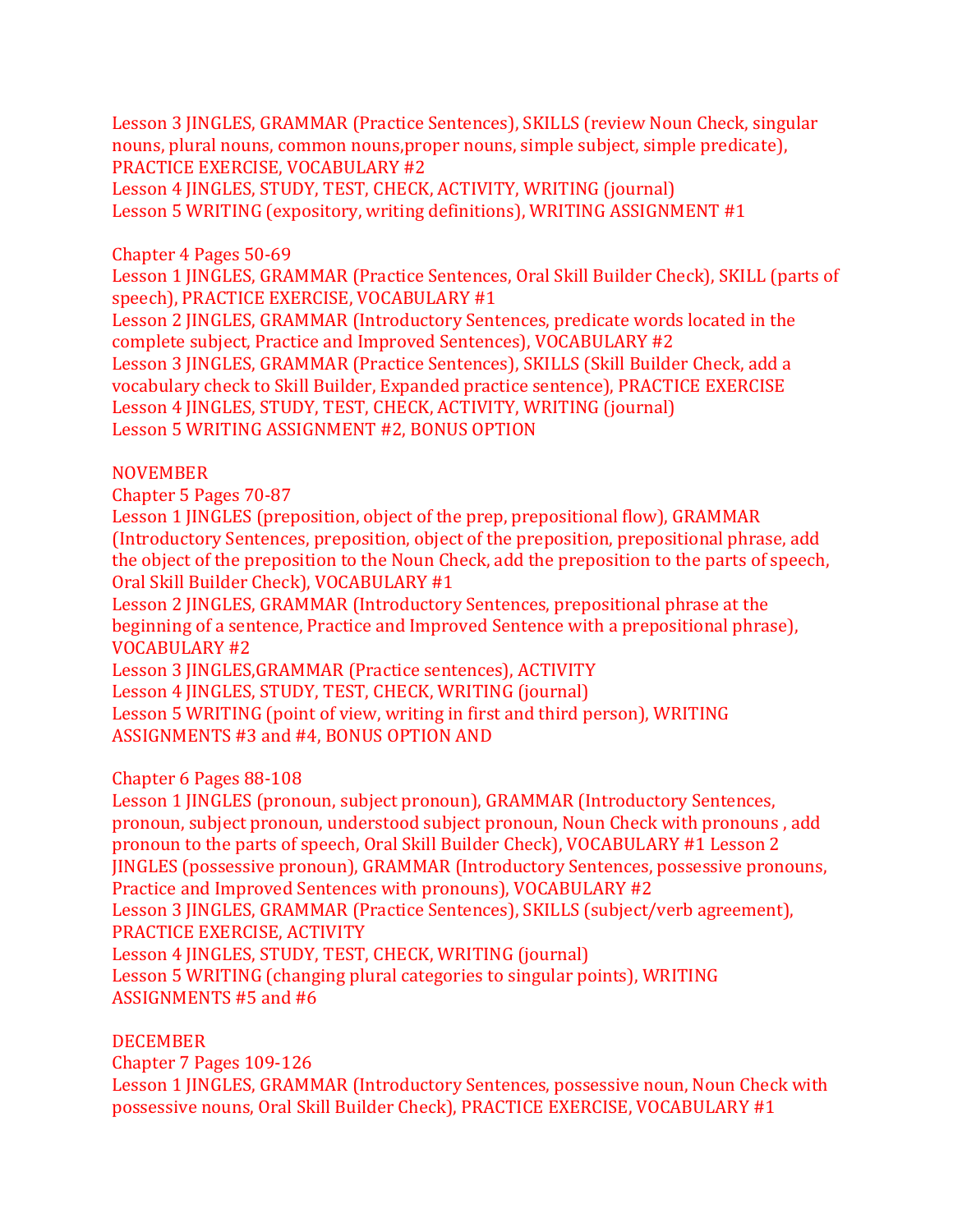Lesson 2 JINGLES, GRAMMAR (Practice Sentences, Practice and Improved Sentences), PRACTICE EXERCISE, VOCABULARY #2

Lesson 3 JINGLE (object pronoun), GRAMMAR (Practice Sentences, object pronoun), TEST, ACTIVITY, WRITING (journal)

Lesson 4 JINGLES, STUDY, TEST, CHECK, WRITING (journal)

Lesson 5 WRITING (standard and time-order forms), WRITING ASSIGNMENT #7, BONUS OPTION AND

Chapter 8 Pages 127-145

Lesson 1 JINGLES (the 23 helping verbs of the mean, lean verb machine), GRAMMAR (Introductory Sentences, helping verb, not adverb, question verb, Oral Skill Builder Check), WRITING (journal), VOCABULARY #1

Lesson 2 JINGLES, GRAMMAR (Practice Sentences, Practice and Improved Sentences), PRACTICE EXERCISE, VOCABULARY #2

Lesson 3 JINGLES, GRAMMAR (Practice Sentences, add irregular verb chart to the Skill Builder Check, Oral Skill Builder Check), TEST, ACTIVITY, WRITING (journal) Lesson 4 JINGLES, STUDY, TEST, CHECK, WRITING (journal)

Lesson 5 WRITING (topic sentences), WRITING ASSIGNMENT #8 AND

Chapter 9 Pages 146-163

Lesson 1 JINGLES (the eight parts of speech), GRAMMAR (Introductory Sentences, conjunctions, compound parts, interjection, eight parts of speech, Oral Skill Builder Check), ACTIVITY, VOCABULARY #1

Lesson 2 JINGLES, GRAMMAR (Practice Sentences, Practice and Improved Sentences), PRACTICE EXERCISE, VOCABULARY #2

Lesson 3 JINGLES, GRAMMAR (Practice Sentences), SKILLS (homonyms), WRITING (journal), ACTIVITY(continued)

Lesson 4 JINGLES, STUDY, TEST, CHECK, ACTIVITY, WRITING (journal) Lesson 5 WRITING (essay), WRITING ASSIGNMENTS #9 and #10

Chapter 10 Pages 164-185

Lesson 1 JINGLES, GRAMMAR (Practice Sentences, Oral Skill Builder Check), SKILLS (capitalization), ACTIVITY, VOCABULARY #1

Lesson 2 JINGLES, GRAMMAR (Practice Sentences, Pattern 1 Practice and Improved Sentences), SKILLS (punctuation), ACTIVITY, VOCABULARY #2

Lesson 3 JINGLES, GRAMMAR (Practice Sentences), SKILLS (capitalization, punctuation), PRACTICE EXERCISE, WRITING(journal), STUDY

Lesson 4 JINGLES, STUDY, TEST, CHECK, ACTIVITY, WRITING (journal)

Lesson 5 WRITING (5-paragraph essay), WRITING ASSIGNMENT #11 JANUARY

Chapter 11 Pages 186-200

Lesson 1 JINGLES, GRAMMAR (Practice Sentences, Oral Skill Builder Check), SKILLS (capitalization and punctuation of a friendly letter using rule numbers only), PRACTICE EXERCISE, VOCABULARY #1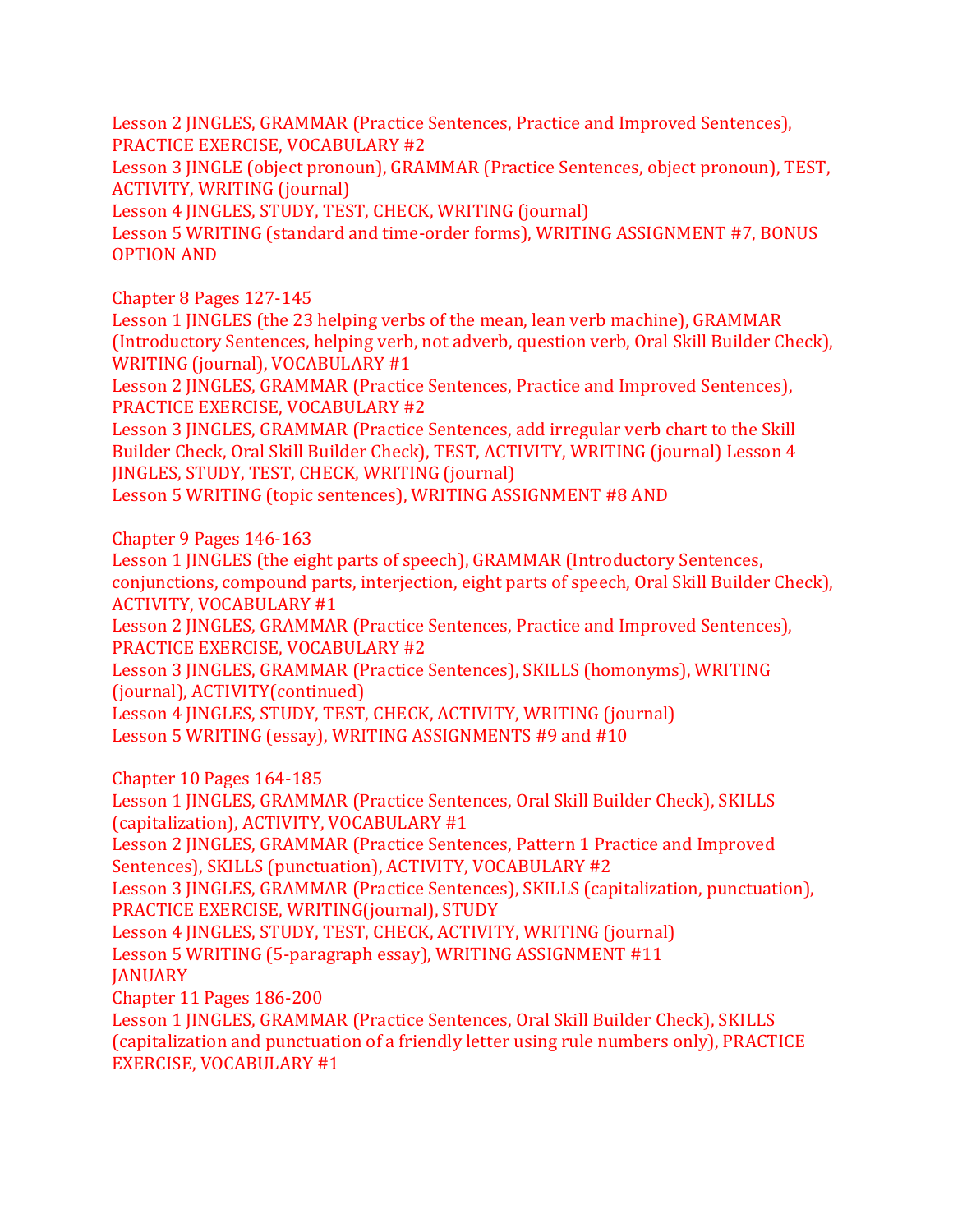Lesson 2 JINGLES, GRAMMAR (Practice Sentences, Independent Pattern 1 Practice Sentence), SKILLS (capitalization and punctuation of a friendly letter using corrections only), PRACTICE EXERCISE, VOCABULARY #2

Lesson 3 JINGLES, GRAMMAR (Practice Sentences), STUDY, TEST A, CHECK, WRITING (journal)

Lesson 4 TEST B, CHECK, WRITING (journal), ACTIVITY

Lesson 5 WRITING (persuasive essay), WRITING ASSIGNMENT #12

Chapter 12 Pages 201-218

Lesson 1 JINGLES (Direct Object), GRAMMAR (Introductory Sentences, direct objects, transitive verbs, add direct objects to the Noun Check, Oral Skill Builder Check), WRITING (journal), VOCABULARY #1, ACTIVITY

Lesson 2 JINGLES, GRAMMAR (Practice Sentences, Oral Skill Builder Check, Independent Pattern 2 Practice Sentence), VOCABULARY #2, ACTIVITY

Lesson 3 JINGLES, GRAMMAR (Practice Sentence), SKILL (Editing Checklist), PRACTICE EXERCISE, WRITING (journal)

Lesson 4 JINGLES, STUDY, TEST, CHECK, WRITING (journal)

Lesson 5 WRITING ASSIGNMENTS #13 and #14, BONUS OPTION

Chapter 13 Pages 219-236

Lesson 1 JINGLES, GRAMMAR (Practice Sentences), Oral Skill Builder Check, SKILLS (identify complete sentences and sentence fragments, correcting sentence fragments), PRACTICE EXERCISE, WRITING (journal), VOCABULARY #1

Lesson 2 JINGLES, GRAMMAR (Practice Sentences), Pattern 2 Practice Sentence, SKILLS (simple sentence with compound parts, run-on sentence), PRACTICE EXERCISE, VOCABULARY #2

Lesson 3 JINGLES, GRAMMAR (Practice Sentences), SKILLS (compound sentence, comma splice, run-on sentence), PRACTICE EXERCISE

Lesson 4 JINGLES, STUDY, TEST, CHECK, ACTIVITY, WRITING (journal) Lesson 5 WRITING ASSIGNMENTS #15 and #16

#### **FEBRUARY**

Chapter 14 Pages 237-249

Lesson 1 JINGLES, GRAMMAR (Practice Sentences), Oral Skill Builder Check, SKILLS (personal pronouns and their antecedents, Oral Review), PRACTICE EXERCISE, WRITING (journal), VOCABULARY #1

Lesson 2 JINGLES, GRAMMAR (Practice Sentences, Pattern 2 Practice Sentence), PRACTICE EXERCISE, VOCABULARY #2, ACTIVITY

Lesson 3 JINGLES, GRAMMAR (Practice Sentences), PRACTICE EXERCISE Lesson 4 JINGLES, STUDY, TEST, CHECK, ACTIVITY, WRITING (journal) Lesson 5 WRITING ASSIGNMENTS #17 and #18

Chapter 15 Pages 250-261

Lesson 1 JINGLES, GRAMMAR (Practice Sentences, Oral Skill Builder Check), SKILLS (possessive nouns), PRACTICE EXERCISE, WRITING (journal), VOCABULARY #1 Lesson 2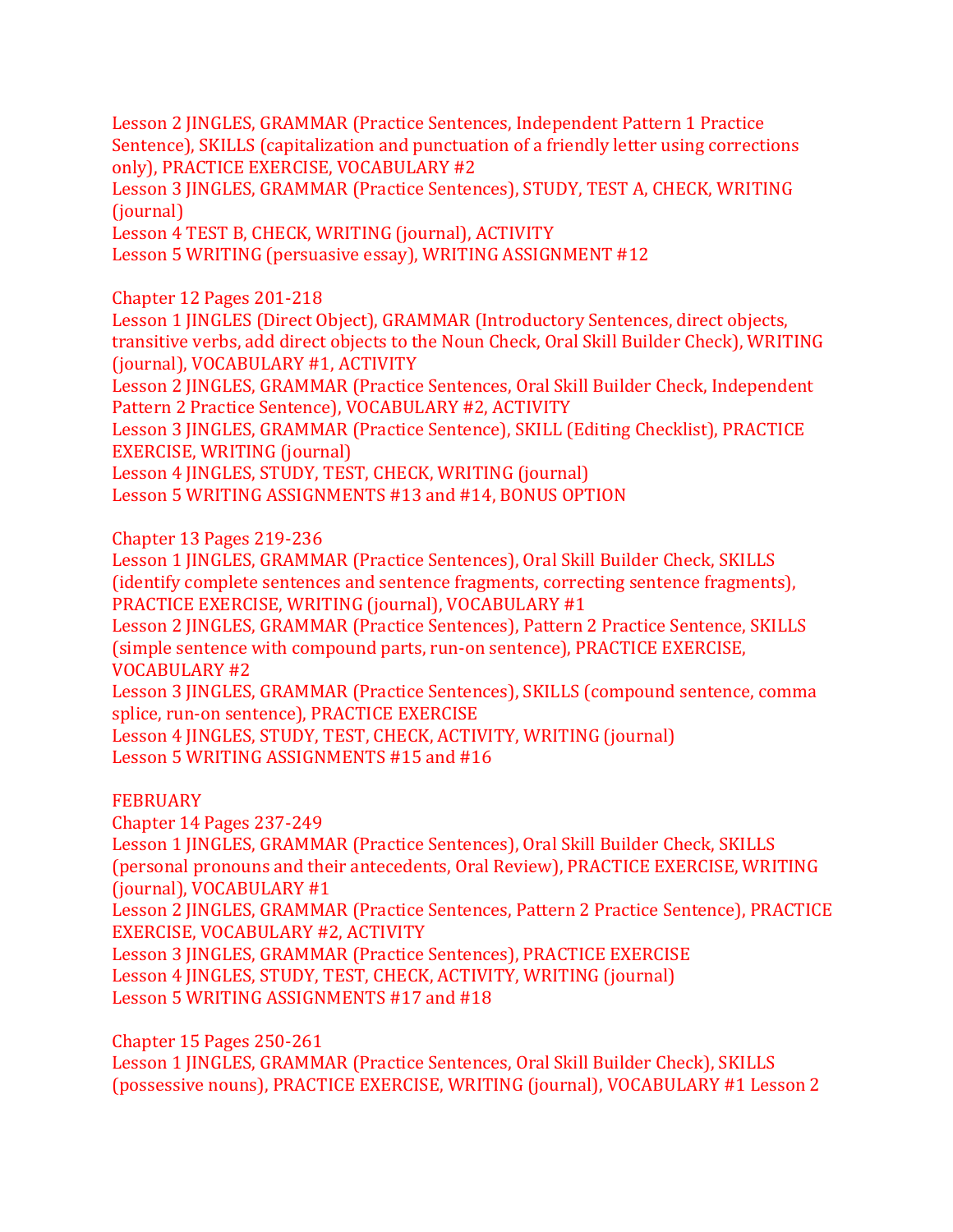JINGLES, GRAMMAR (Practice Sentences, Pattern 2 Practice Sentence), PRACTICE EXERCISE

Lesson 3 JINGLES, GRAMMAR (Practice Sentences), PRACTICE EXERCISE, VOCABULARY #2 Lesson 4 JINGLES, STUDY, TEST, CHECK, ACTIVITY, WRITING (journal) Lesson 5 WRITING ASSIGNMENTS #19 and #20

### Chapter 16 Pages 262-275

Lesson 1 JINGLES (Indirect Object), GRAMMAR (Introductory Sentences, indirect objects, add the indirect object to the Noun Check, Oral Skill Builder Check), PRACTICE EXERCISE, WRITING (journal), VOCABULARY #1

Lesson 2 JINGLES, GRAMMAR (Practice Sentences, Oral Skill Builder Check, Independent Pattern 3 Practice Sentence), VOCABULARY #2, PRACTICE EXERCISE Lesson 3 JINGLES, GRAMMAR (Practice Sentences), PRACTICE EXERCISE

Lesson 4 JINGLES, STUDY, TEST, CHECK, WRITING (journal)

Lesson 5 WRITING ASSIGNMENTS #21 and #22, BONUS OPTION

### MARCH

Chapter 17 Pages 276-291

Lesson 1 JINGLES, GRAMMAR (Practice Sentences, Oral Skill Builder Check), SKILLS (beginning quotes, ending quotes), PRACTICE EXERCISE, WRITING (journal), VOCABULARY #1

Lesson 2 JINGLES, GRAMMAR (Practice Sentences, Pattern 3 Practice Sentence), PRACTICE EXERCISE, VOCABULARY #2

Lesson 3 JINGLES, GRAMMAR (Practice Sentences), PRACTICE EXERCISE, STUDY Lesson 4 JINGLES, STUDY, TEST, CHECK, ACTIVITY, WRITING (journal)

Lesson 5 WRITING (narrative, writing with dialogue and without dialogue), WRITING ASSIGNMENTS #23 and #24

### Chapter 18 Pages 292-308

Lesson 1 JINGLES, GRAMMAR (Practice Sentences, Oral Skill Builder Check), SKILLS (regular and irregular verbs), PRACTICE EXERCISE, VOCABULARY #1

Lesson 2 JINGLES, GRAMMAR (Practice Sentences, Pattern 3 Practice Sentence), SKILLS (simple verb tenses, the tenses of helping verbs), PRACTICE EXERCISE, WRITING (journal), VOCABULARY #2

Lesson 3 JINGLES, GRAMMAR (Practice Sentences), SKILLS (changing verbs to different tenses in a paragraph), PRACTICE EXERCISE

Lesson 4 JINGLES, STUDY, TEST, CHECK, WRITING (journal) Lesson 5 WRITING ASSIGNMENTS #25 and #26, BONUS OPTION

Chapter 19 Pages 309-323

Lesson 1 JINGLES, GRAMMAR (Introductory Sentences, mixed patterns, Oral Skill Builder Check), PRACTICE EXERCISE, VOCABULARY #1, ACTIVITY Lesson 2 JINGLES, GRAMMAR (Practice Sentences, mixed patterns, Practice Sentence), SKILL (double negatives), PRACTICE EXERCISE, VOCABULARY #2 Lesson 3 JINGLES, GRAMMAR (Practice Sentences, mixed patterns), SKILLS (contractions), PRACTICE EXERCISE, WRITING (journal)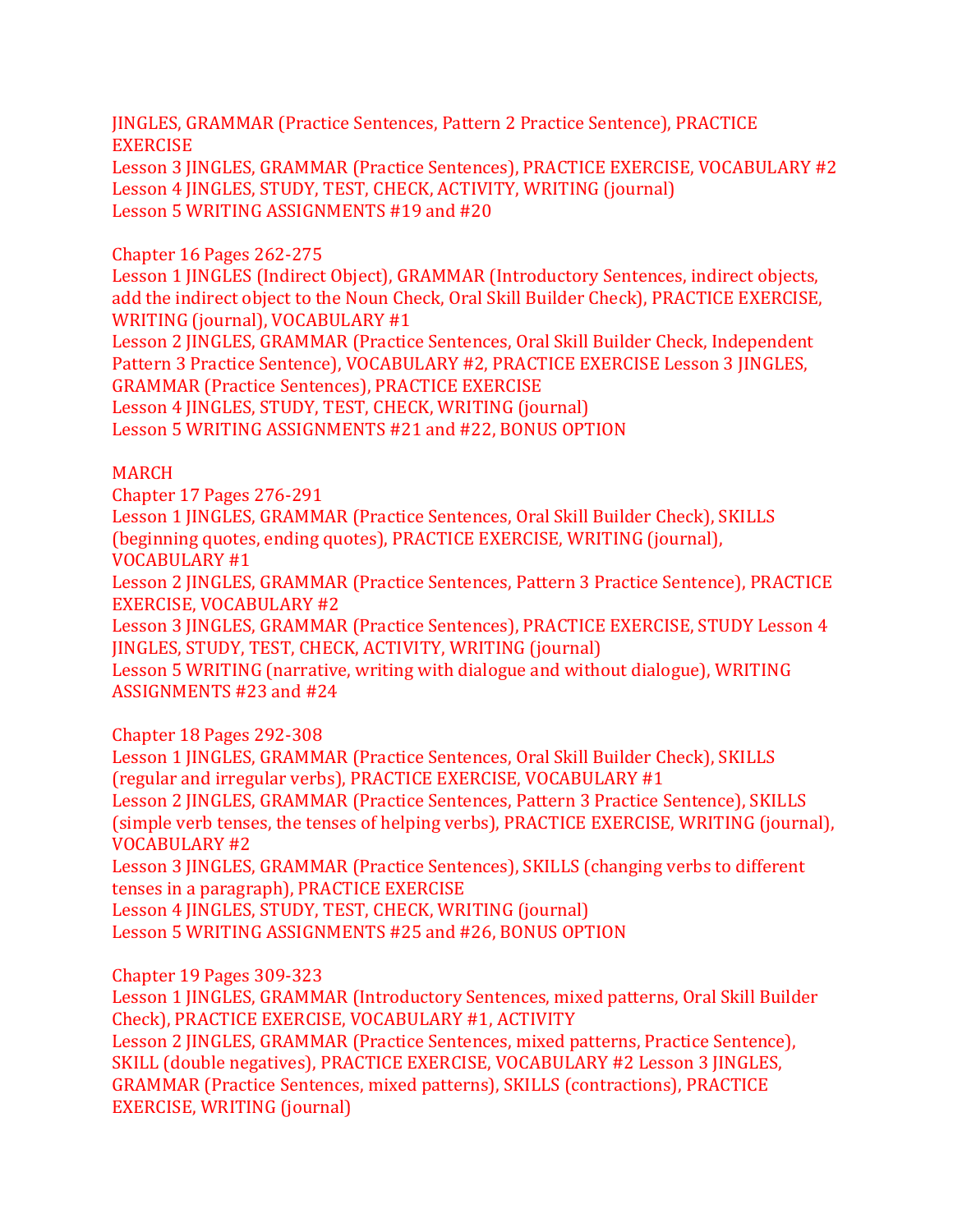Lesson 4 JINGLES, STUDY, TEST, CHECK, WRITING (journal) Lesson 5 WRITING ASSIGNMENTS #27 and #28

### APRIL

Chapter 20 Pages 324-340

Lesson 1 JINGLES, GRAMMAR (Practice Sentences, Oral Skill Builder Check, Linking Verbs), PRACTICE EXERCISE, WRITING (journal), VOCABULARY #1

Lesson 2 JINGLES, GRAMMAR (Practice Sentences), Practice Sentence, SKILL (form the plurals of nouns with different endings), PRACTICE EXERCISE, WRITING (journal),

VOCABULARY #2

Lesson 3 JINGLES, GRAMMAR (Practice Sentences), SKILLS (similes, metaphors), PRACTICE EXERCISE

Lesson 4 JINGLES, STUDY, TEST, CHECK, ACTIVITY, WRITING (journal) Lesson 5 WRITING (descriptive), WRITING ASSIGNMENTS #29 and #30

## Chapter 21 Pages 341-352

Lesson 1 JINGLES, GRAMMAR (Practice Sentences), SKILLS (parts of a friendly letter, parts of an envelope), PRACTICE EXERCISE, WRITING (journal), VOCABULARY #1 Lesson 2 JINGLES, GRAMMAR (Practice Sentences, Practice Sentence), PRACTICE EXERCISE, WRITING (journal) Lesson 3 JINGLES, GRAMMAR (Practice Sentences), PRACTICE EXERCISE, VOCABULARY #2 Lesson 4 JINGLES, STUDY, TEST, CHECK, ACTIVITY, WRITING (journal)

Lesson 5 WRITING ASSIGNMENTS #31 and #32, BONUS OPTION

# MAY

Chapter 22 Pages 353-365 Lesson 1 JINGLES, GRAMMAR (Practice Sentences, Oral Skill Builder Check), SKILLS (parts of a business letter, parts of a business envelope), PRACTICE EXERCISE, WRITING (journal), VOCABULARY #1 Lesson 2 JINGLES, GRAMMAR (Practice Sentences, Practice Sentence), PRACTICE EXERCISE Lesson 3 JINGLES, GRAMMAR (Practice Sentences), PRACTICE EXERCISE, VOCABULARY #2 Lesson 4 JINGLES, STUDY, TEST, CHECK, ACTIVITY, WRITING (journal) Lesson 5 WRITING ASSIGNMENTS #33 and #34 AND

Chapter 23 Pages 366-377

Lesson 1 JINGLES, GRAMMAR (Practice Sentences), SKILLS (thank you notes), PRACTICE EXERCISE

Lesson 2 JINGLES, GRAMMAR (Practice Sentences, Practice Sentence), SKILLS (invitations), PRACTICE EXERCISE, WRITING (journal)

Lesson 3 SKILLS (introduce parts of a book), PRACTICE EXERCISE

Lesson 4 STUDY, TEST, CHECK, ACTIVITY (continued), WRITING (journal)

Lesson 5 WRITING ASSIGNMENTS #35 and #36, BONUS OPTION

Chapter 24 Pages 378-391

Lesson 1 SKILLS (introduce main parts of the library), PRACTICE EXERCISE, ACTIVITY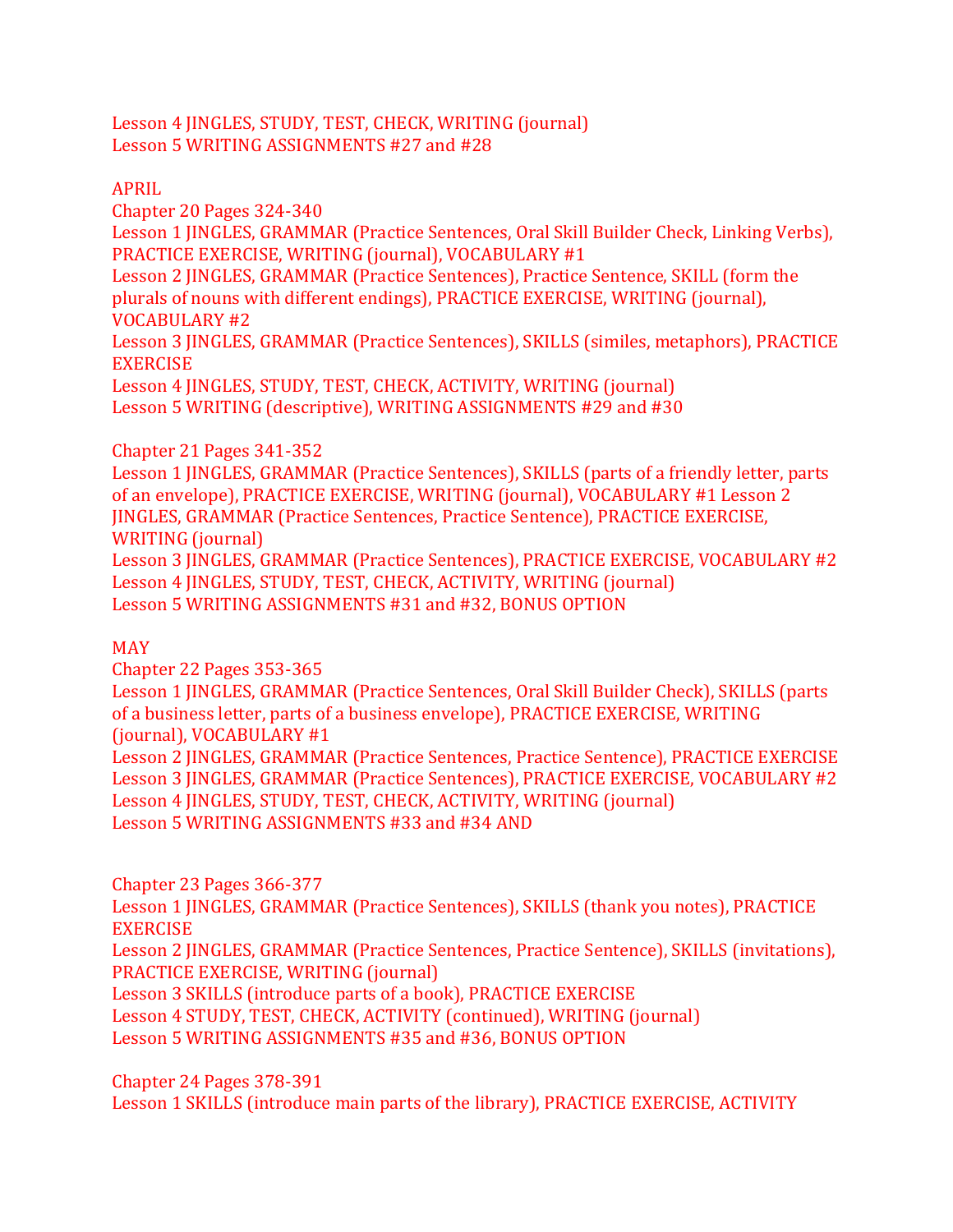Lesson 2 SKILLS (introduce alphabetizing, introduce guide words), PRACTICE EXERCISE, **ACTIVITY** Lesson 3 SKILLS (introduce the dictionary and entry words), PRACTICE EXERCISE Lesson 4 STUDY, TEST A, TEST B, CHECK, ACTIVITY, WRITING (journal) Lesson 5 WRITING ASSIGNMENTS #37 and #38

JUNE Chapter 25 Pages 392-400 Lesson 1 SKILL (outlining), PRACTICE EXERCISE Lesson 2 PRACTICE EXERCISE, WRITING (journal) Lesson 3 PRACTICE EXERCISE, STUDY Lesson 4 STUDY, TEST, CHECK, WRITING (journal) Lesson 5 WRITING ASSIGNMENTS #39 and #40, BONUS OPTION

Chapter 26 Pages 401-403 Lesson 1 WRITING (A Remarkable Person "Me Booklet") Lesson 2 WRITING (A Remarkable Person "Me Booklet" continued) Lesson 3 WRITING (autobiographies) Lesson 4 WRITING ("Me Booklets" and autobiographies concluded)

**Box 4: Learning Activities**: Explain what the student will do to cover the monthly learning goals (Box 3) and materials (Box 2) above. Two examples are below, one for math and another for phonics/reading. If one of them is correct as is, and appropriate to what your child will do, simply copy and paste it into Box 4. Feel free to adjust them according to your planned learning activities in this class.

An example is: Each day the student will complete an English lesson. They will have a new lesson/concept/learning explained, demonstrated/taught. They'll complete practice work to ensure understanding of content. They will have independent practice/homework over those concepts. They will re-do and make corrections. When review is needed, we'll not learn a new concept but take the time needed to re-teach or reinforce needed concepts.

**Box 5. Progress Criteria/ Methods of Evaluation:** Tell how you will decide if the student is mastering the learning goals you listed in the learning goals section above. Please copy the sentence in red. Delete any evaluation activities your child does not do.

Student monthly progress evaluation is made on the basis of weekly certificated contact, work samples, communications with students, communications with parents, and performance in on-site classes. It is electronically communicated to parents via WINGS. It is our goal that the student will accomplish approximately 10% of the goals of this course each month, September through June. The level of mastery expected is 70% or higher to progress. Methods of evaluation will include but are not limited to those below, under the direction of a certificated teacher:

- \* observation and/or correction of daily and/or weekly work and progress
- \* daily or weekly discussion of assignments, readings, writings
- \* tests, quizzes
- \* correction of work done incorrectly